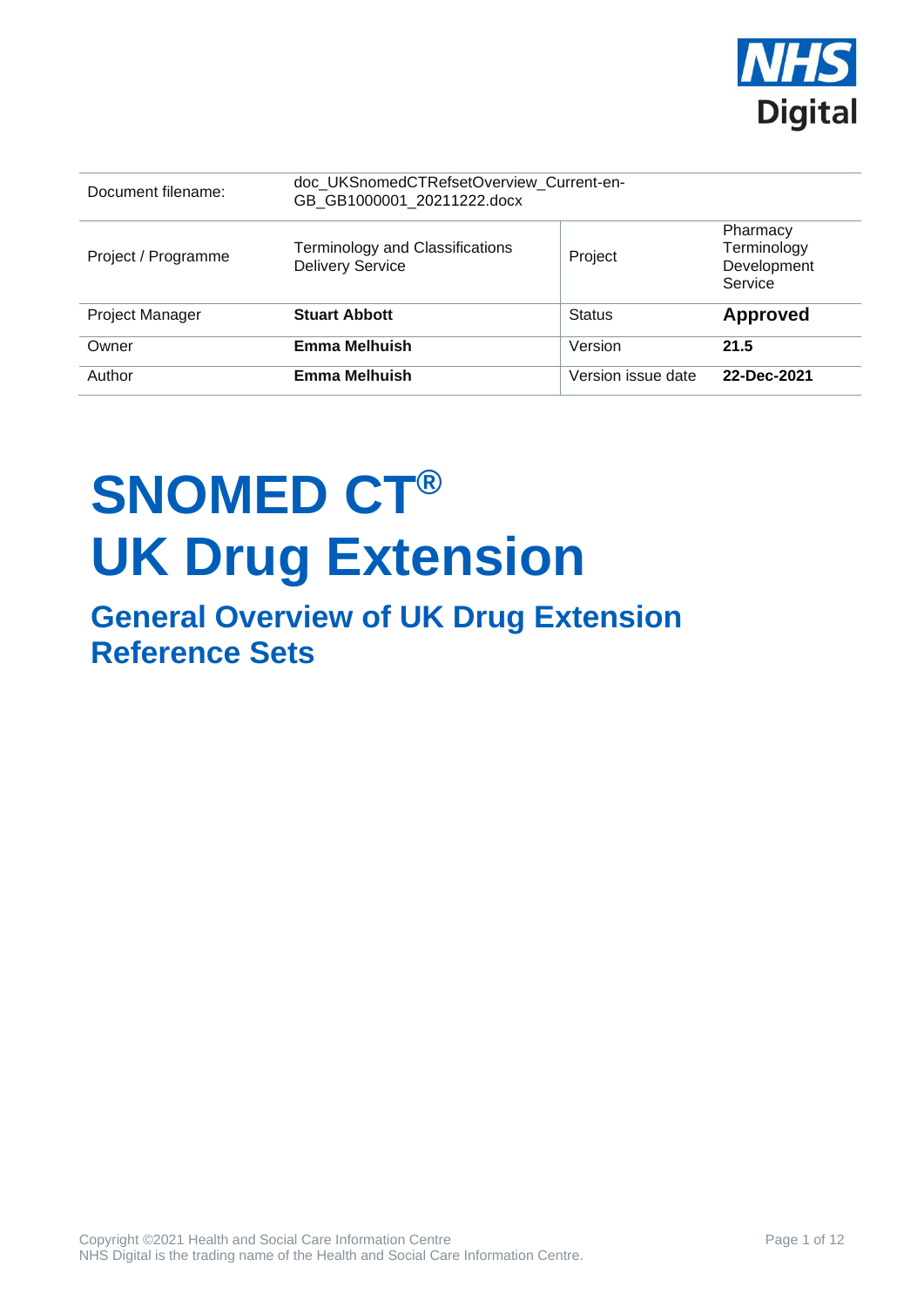## **Document management**

### **Revision History**

| <b>Version</b> | <b>Date</b> | <b>Summary of Changes</b>                                                                                               |
|----------------|-------------|-------------------------------------------------------------------------------------------------------------------------|
| 6.0            | 26-Mar-2013 | Changes from 'Core' release to 'International' release                                                                  |
|                |             | Rebranded as HSCIC                                                                                                      |
| 6.1            | 10-Oct-2013 | Correction of status for UK Language subset                                                                             |
| 7.0            | 28-May-2014 | Update to include RF2 release                                                                                           |
| 8.0            | 17-Sep-2014 | Contact details updated                                                                                                 |
| 9.0            | 07-Jan-2015 | Removal of the Administrative changes section. Update of contact details                                                |
| 10.0           | 27-May-2015 | Revised document format. Inclusion of new subsets                                                                       |
| 11.0           | 06-Jan-2016 | Inclusion of new subsets                                                                                                |
| 12.0           | 22-Jun-2016 | Inclusion of new subsets                                                                                                |
| 13.0           | 05-Aug-2016 | Inclusion of new subset and name change for QOF nicotine replacement<br>subset. Update to new corporate document format |
| 14.0           | 01-Feb-2017 | Inclusion of new Enhanced Services subsets                                                                              |
| 15.0           | 01-Apr-2018 | Change UKTC to UK NRC (UK National Release Centre)                                                                      |
| 16.0           | 16-May-2018 | Inclusion of new refsets                                                                                                |
| 17.0           | 11-Jul-2018 | Inclusion of new refsets and removal of Seasonal Flu vaccines subset                                                    |
| 18.0           | 08-Aug-2018 | Inclusion of new refset                                                                                                 |
| 19.0           | 01-Oct-2018 | Removal of Great Britain English language subsets                                                                       |
| 20.0           | 31-Oct-2018 | Inclusion of new refset                                                                                                 |
| 20.1           | 20-Feb-2019 | Inclusion of new refsets                                                                                                |
| 20.2           | 20-Mar-2019 | Inclusion of new refsets                                                                                                |
| 20.3           | 15-May-2019 | Inclusion of new refset                                                                                                 |
| 20.4           | 04-Sep-2019 | Inclusion of new dm+d Association refset                                                                                |
| 20.4           | 02-Oct-2019 | Inclusion of new refsets                                                                                                |
| 20.5           | 30-Oct-2019 | Inclusion of new refset                                                                                                 |
| 20.7           | 19-Feb-2020 | Inclusion of new refsets                                                                                                |
| 20.8           | 15-Apr-2020 | Inclusion of new COVID-19 refsets                                                                                       |
| 20.9           | 13-May-2020 | Inclusion of new refsets, title renamed from Subset to Reference Set                                                    |
| 20.10          | 10-Jun-2020 | Inclusion of new COVID-19 NSAID refset                                                                                  |
| 20.11          | 28-Oct-2020 | Inclusion of new ES HPV Refset                                                                                          |
| 20.12          | 17-Feb-2021 | Inclusion of new refsets                                                                                                |
| 21.00          |             | Removal of subset IDs. Addition of Refset IDs. Update to refset name.                                                   |
| 21.1           | 14-Apr-2021 | Inclusion of new ES Direct oral anticoagulants refset                                                                   |
| 21.2           | 12-May-2021 | Change of official address                                                                                              |
| 21.3           | 04-Aug-2021 | Inclusion of new refsets                                                                                                |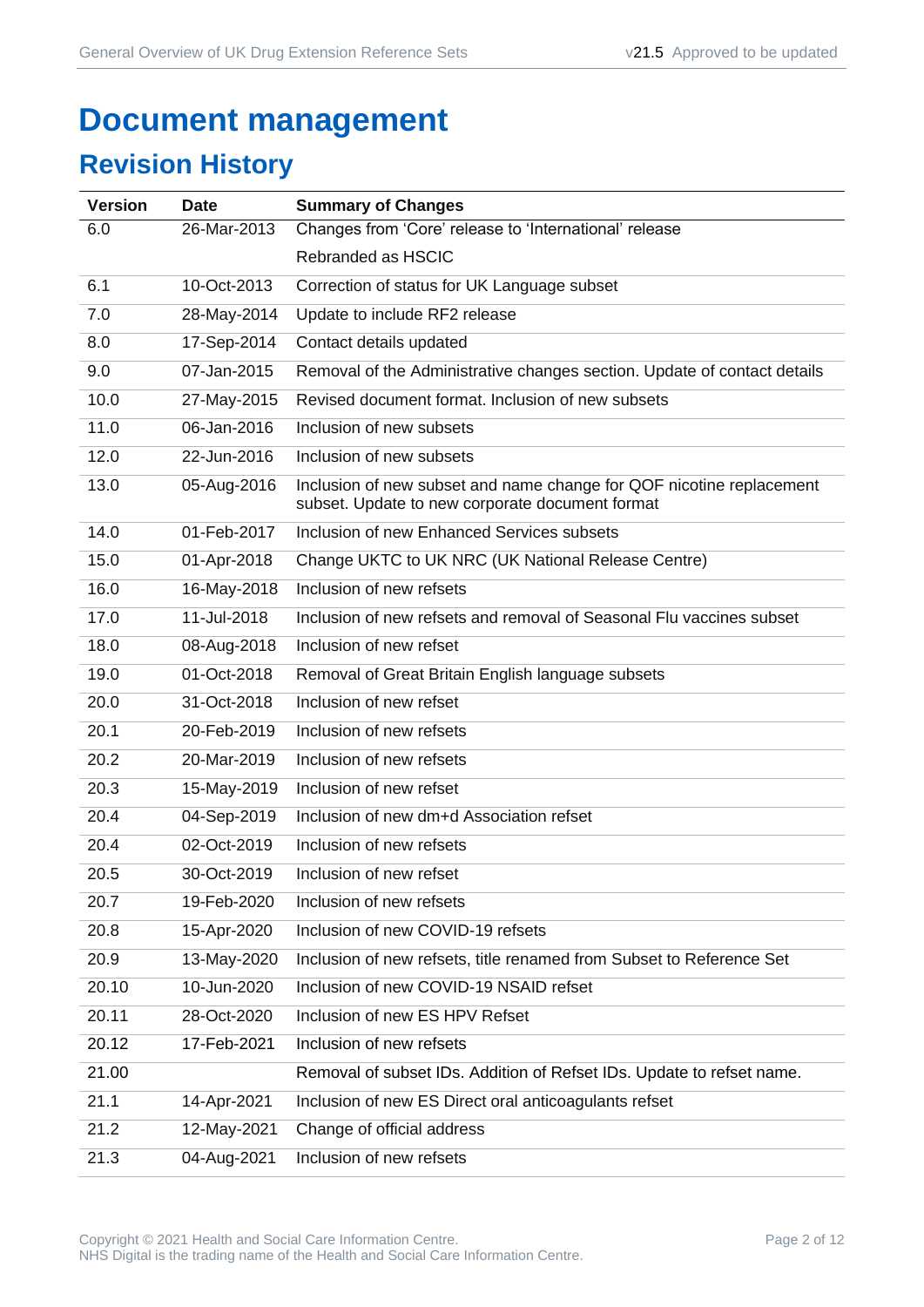| 21.4 | 24-Nov-2021 Inclusion of new refsets |
|------|--------------------------------------|
| 21.5 | 22-Dec-2021 Inclusion of new refsets |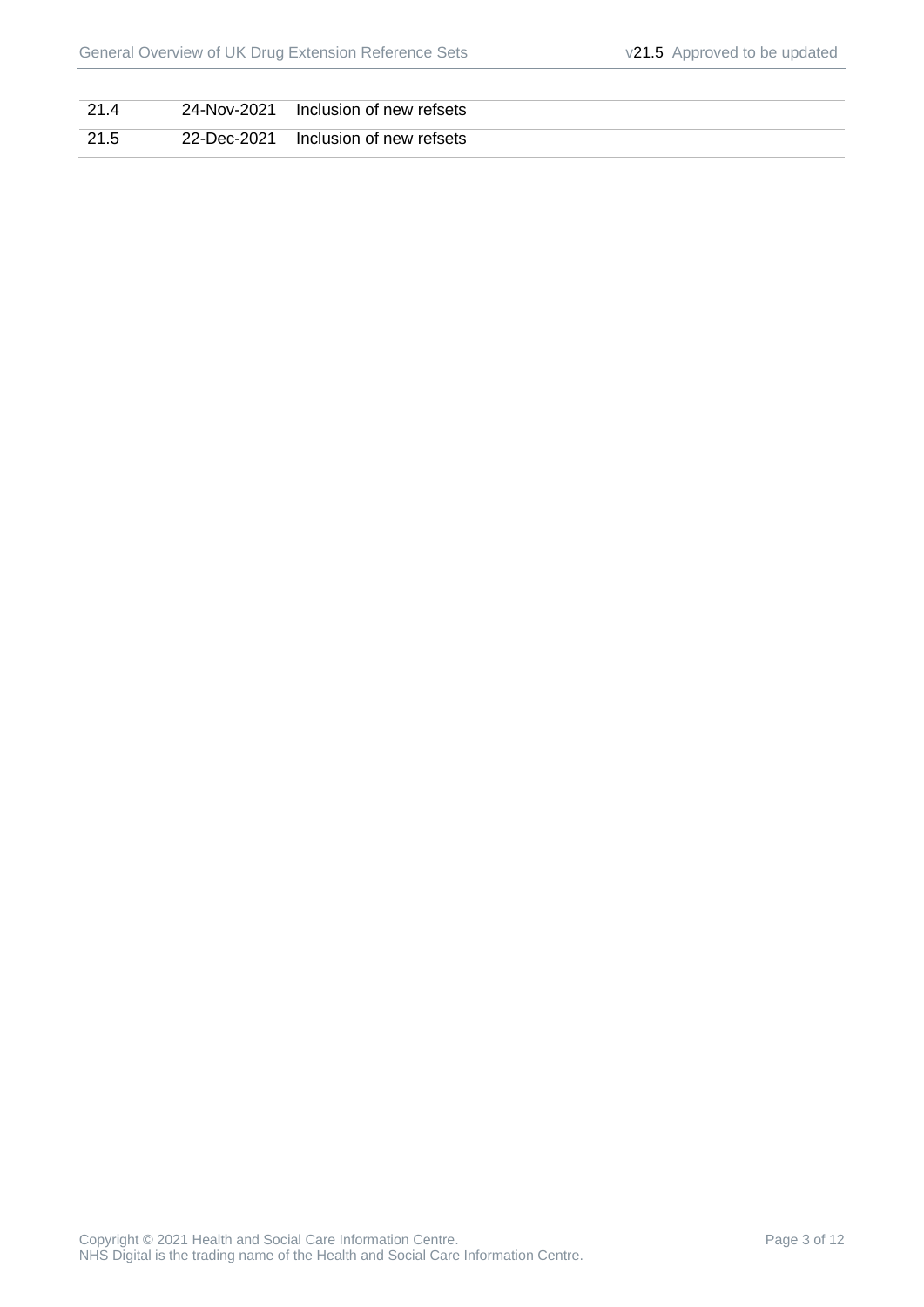#### **Reviewers**

This document must be reviewed by the following people:

| <b>Reviewer name</b> | <b>Title / Responsibility</b>                                         | <b>Date</b> | <b>Version</b> |
|----------------------|-----------------------------------------------------------------------|-------------|----------------|
| Chris Morris         | Technical Services Workstream Lead -<br>Operations and Infrastructure | 06-May-2015 | 10.0           |

### **Approved by**

This document must be approved by the following people:

| <b>Name</b>          | <b>Signature</b> | Title                                      | <b>Date</b> | <b>Version</b> |
|----------------------|------------------|--------------------------------------------|-------------|----------------|
| <b>Stuart Abbott</b> | <b>SABBOTT</b>   | <b>Principal Terminology</b><br>Specialist |             |                |

### **Glossary of Terms**

| <b>Term / Abbreviation</b> | What it stands for                                                                  |
|----------------------------|-------------------------------------------------------------------------------------|
| dm+d                       | NHS Dictionary of Medicines and Devices                                             |
| <b>IHTSDO</b>              | International Health Terminology Standards Development Organization                 |
| <b>NHSBSA</b>              | National Health Service Business Services Authority                                 |
| RF <sub>2</sub>            | Release Format 2 (RF2) is the format used for the publication of SNOMED<br>CT data. |

### **Contact Information**

| This document is produced by: |                                                                                                                      |
|-------------------------------|----------------------------------------------------------------------------------------------------------------------|
| Address:                      | <b>NHS Digital</b><br>The UK National Release Centre (UK NRC)<br>1 Trevelyan Square<br>Boar Lane<br>Leeds<br>LS1 6AE |
| Telephone:                    | 0300 30 34 777                                                                                                       |
| Email:                        | Information.standards@nhs.net                                                                                        |
| Internet:                     | www.digital.nhs.uk                                                                                                   |

#### **Document Control:**

The controlled copy of this document is maintained in the NHS Digital corporate network. Any copies of this document held outside of that area, in whatever format (for example paper, email attachment), are considered to have passed out of control and should be checked for currency and validity.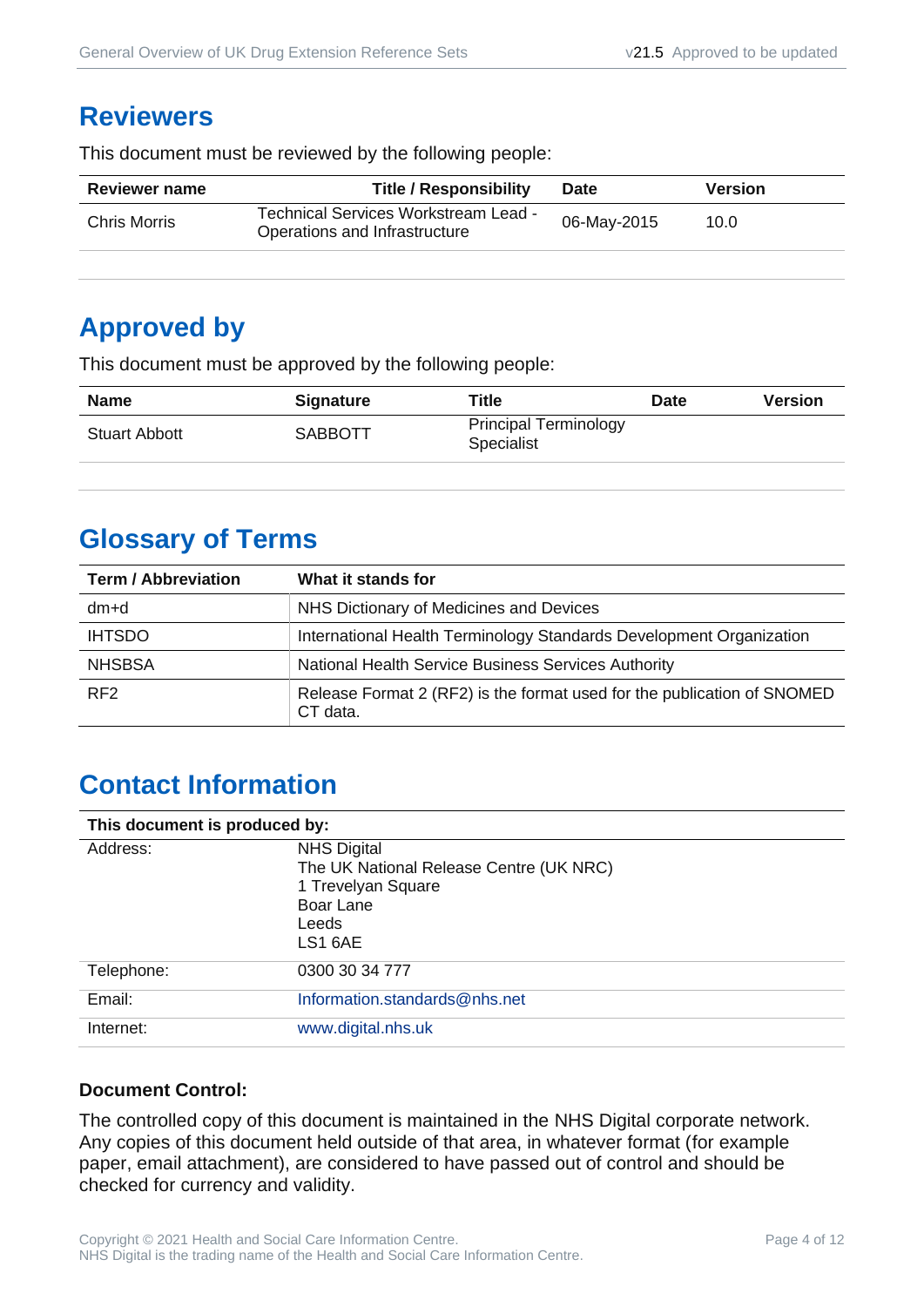### **Contents**

| <b>Purpose of this Document</b>                                       | 6 |
|-----------------------------------------------------------------------|---|
| <b>Terms and conditions</b>                                           | 6 |
| <b>Introduction</b>                                                   | 6 |
|                                                                       |   |
|                                                                       |   |
|                                                                       |   |
| <b>General Information in relation to refsets</b>                     | 8 |
|                                                                       |   |
|                                                                       |   |
|                                                                       |   |
| List of Refsets included in the SNOMED CT UK Drug Extension Release 9 |   |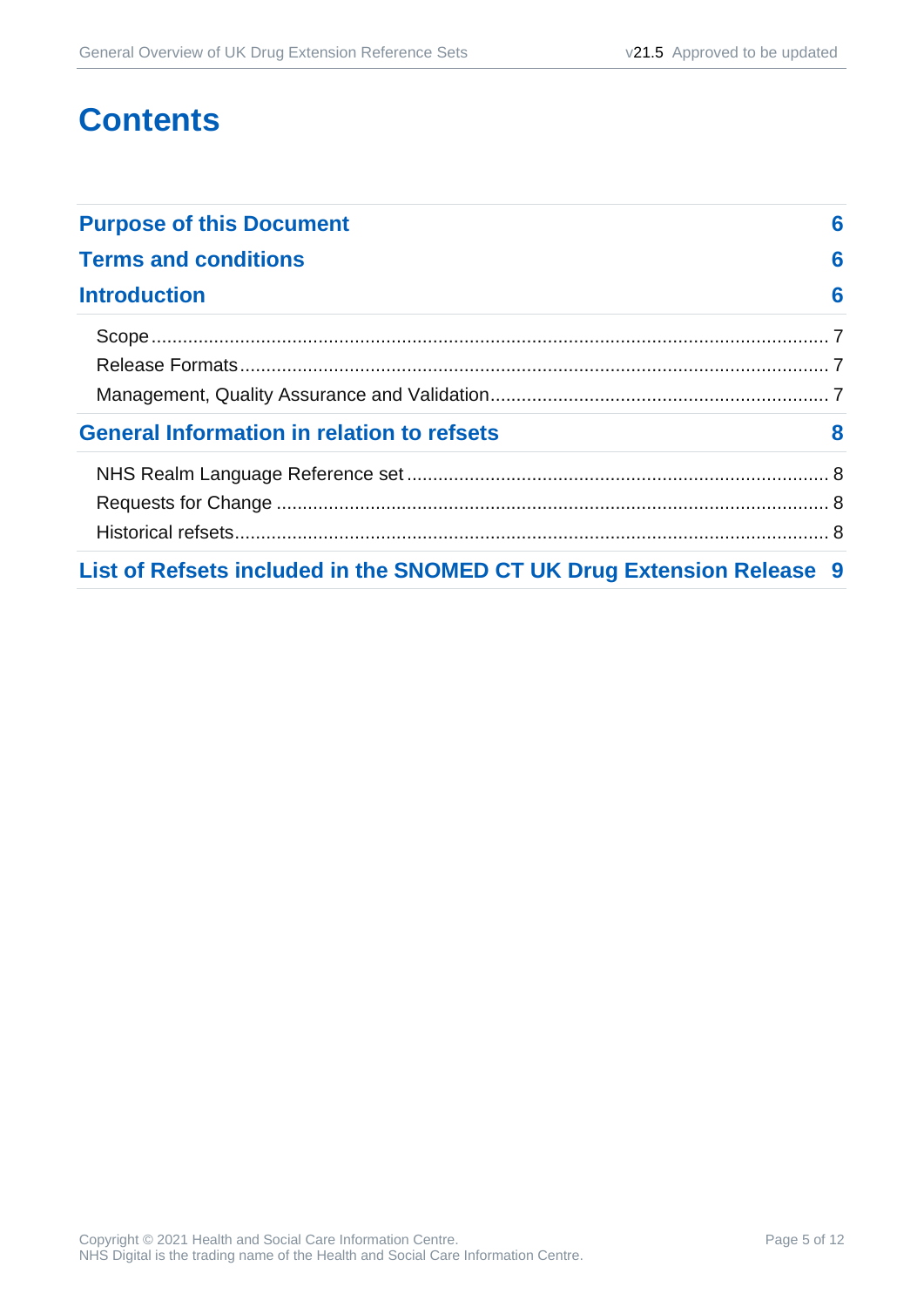### <span id="page-5-0"></span>**Purpose of this Document**

This document provides information relating to the reference sets provided within the SNOMED CT<sup>1</sup> UK Drug Extension. Further information on SNOMED CT and reference sets can be found at:<https://digital.nhs.uk/snomed-ct>

For a full description on the use, technical structure and implementation of SNOMED CT and reference sets, please refer to the SNOMED International Starter Guide and the SNOMED International Technical Implementation Guide (TIG) provided within the Document Library on the SNOMED International website [\(https://confluence.ihtsdotools.org/display/DOC\)](https://confluence.ihtsdotools.org/display/DOC).

### <span id="page-5-1"></span>**Terms and conditions**

*The following conditions apply to your use of content, files and information assets ("Content") accessible through the TRUD website* 

*[\[https://isd.digital.nhs.uk/trud3/user/guest/group/0/home\]](https://isd.digital.nhs.uk/trud3/user/guest/group/0/home). These conditions form a part of the website terms and conditions and any additional licensing terms specified on this website as applicable to the Content. No part of the Content:*

- i) *constitutes a medical device;*
- ii) *has an intended medical purpose; nor*
- iii) *is intended to be an accessory to a medical device;*

*as per Regulation (EU) 2017/745 of the European Parliament and Council on medical devices. Other than where liability cannot be excluded as a matter of law NHS Digital is not liable for any damages, costs, liabilities or expenses (whether the same are direct or indirect) suffered by you, or any third party to whom you may make Content available, arising out of, or in connection to, use or intended use of the Content (including, but not limited to, any purported reliance on the Content being a medical device, having a medical purpose or being an accessory to a medical device).*

### <span id="page-5-2"></span>**Introduction**

This document is provided for those who may wish to use the SNOMED CT reference sets provided within the release files of the UK Drug Extension in Release Format 2 (RF2). Reference sets provided in RF2 are also referred to as *refsets* (see Section 3.2.1 the [TIG](http://snomed.org/tig) for further information). This document uses the term 'refsets' throughout. Some refsets are also subsets of SNOMED CT components. The term subset was widely used with SNOMED CT Release Format 1 but is less commonly used in RF2.

You can find definitions for [reference set](https://confluence.ihtsdotools.org/display/DOCGLOSS/reference+set) and [subset](https://confluence.ihtsdotools.org/display/DOCGLOSS/subset) in the [SNOMED Glossary.](http://snomed.org/gl)

SNOMED CT refsets have a range of purposes and vary in size from a single member to ones with over 100,000 members. The common use of refsets in systems include:

• To simplify the user interface

<sup>1</sup> SNOMED® and SNOMED CT® are registered trademarks of the International Health Terminology Standards Development Organisation (IHTSDO<sup>®</sup>) [\(www.snomed.org\)](http://www.snomed.org/). SNOMED CT<sup>®</sup> was originally created by the College of American Pathologists.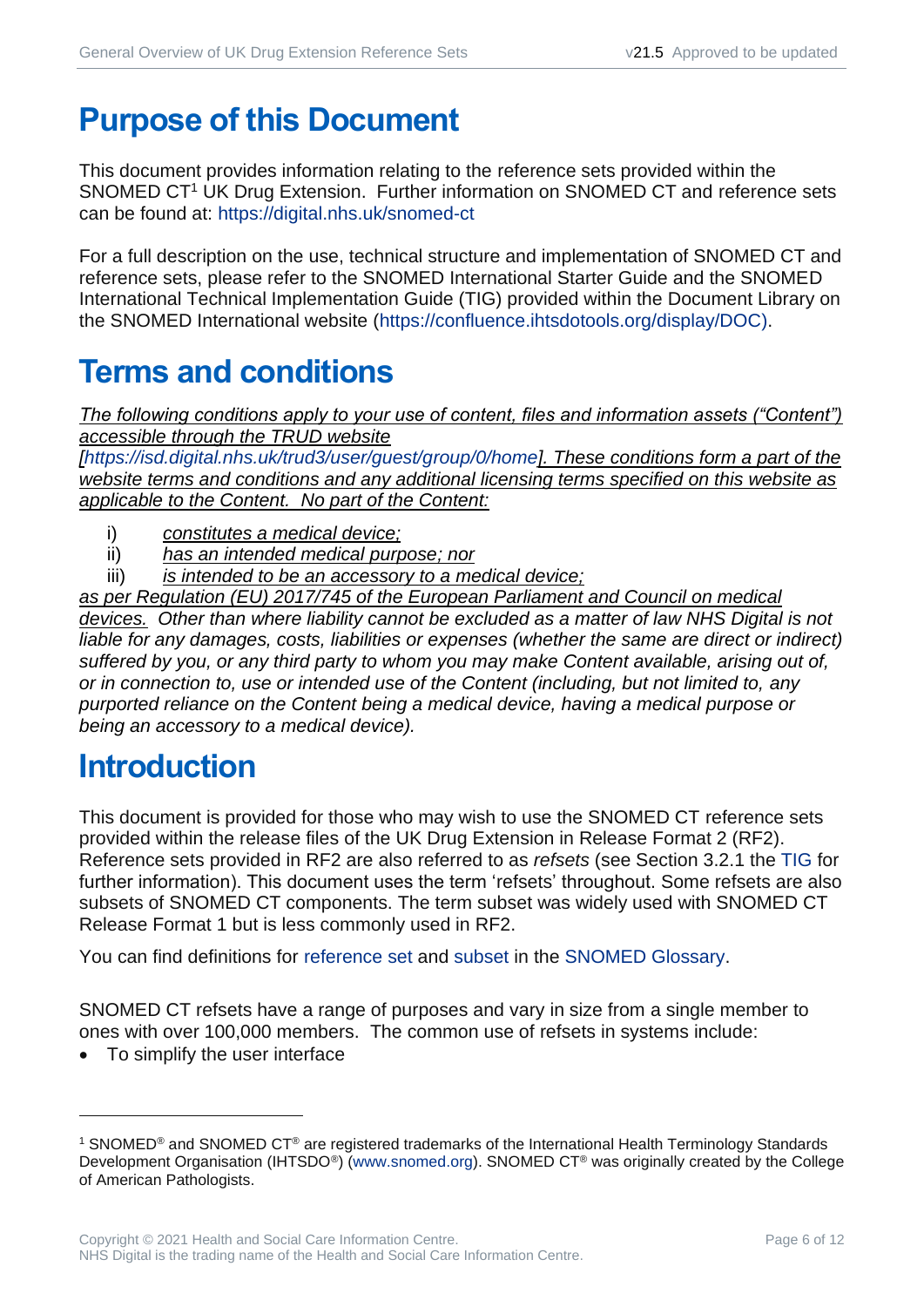- To improve data quality
- To maintain consistency between different implementations
- To enable interoperability between different clinical systems
- To support statutory reporting requirements

A brief description of the UK refsets included in the SNOMED CT UK Drug Extension can now be found within the on-line [Data Dictionary for Care;](https://dd4c.digital.nhs.uk/dd4c/) information on international refsets can be found with the international release.

Refsets are a derivative of the SNOMED CT UK Drug Extension and should be used in conjunction with the SNOMED CT UK Edition files. Except where otherwise specified, all refsets are of national use rather than local use and of potential relevance to all health professions, system suppliers, record, and messaging designers.

### <span id="page-6-0"></span>**Scope**

The scope of this document is the SNOMED CT UK refsets (RF2) released in the UK Drug extension.

#### <span id="page-6-1"></span>**Release Formats**

Prior to 2018 SNOMED CT data was previously released in 2 formats: Release Format 1 (RF1) and Release Format 2 (RF2). The 1 April 2018 UK Edition was the final publication of the data in RF1 format.

From 18 April 2018 the SNOMED CT UK Drug Extension is only fully supported in RF2 format.

In most cases each of the concept subsets within the RF1 release have been provided as a simple reference set in the RF2 release, and each description subset in RF1 has an equivalent language reference set in RF2. This is the delivery mechanism RF2 uses for such artefacts. RF2 has an inbuilt mechanism for managing the history of such a subset at a given point within its file structure and data. Please refer to the SNOMED International [SNOMED CT Starter Guide](http://snomed.org/starter) and the SNOMED International SNOMED CT [Technical](http://snomed.org/tig)  [Implementation Guide](http://snomed.org/tig) to aid your understanding of the structure and content of SNOMED CT and of the specific detail relating to reference sets.

The refset files are additional to the core tables included in the release and are provided in the Refset folder in RF2. Refsets of the same type in a folder are provided in a single file within that folder for ease of implementation.

#### <span id="page-6-2"></span>**Management, Quality Assurance and Validation**

Refsets are dynamic (based on a query specification) and can vary from release to release, (based on a specific hand-picked set of concepts). Future releases of refsets are subject to iterative refinement both because of end-user feedback and upon review at each subsequent SNOMED CT release in relation to the original specification. Refsets may need to change in both the size and scope of the files if underpinning policy is revised or underlying SNOMED CT content changes.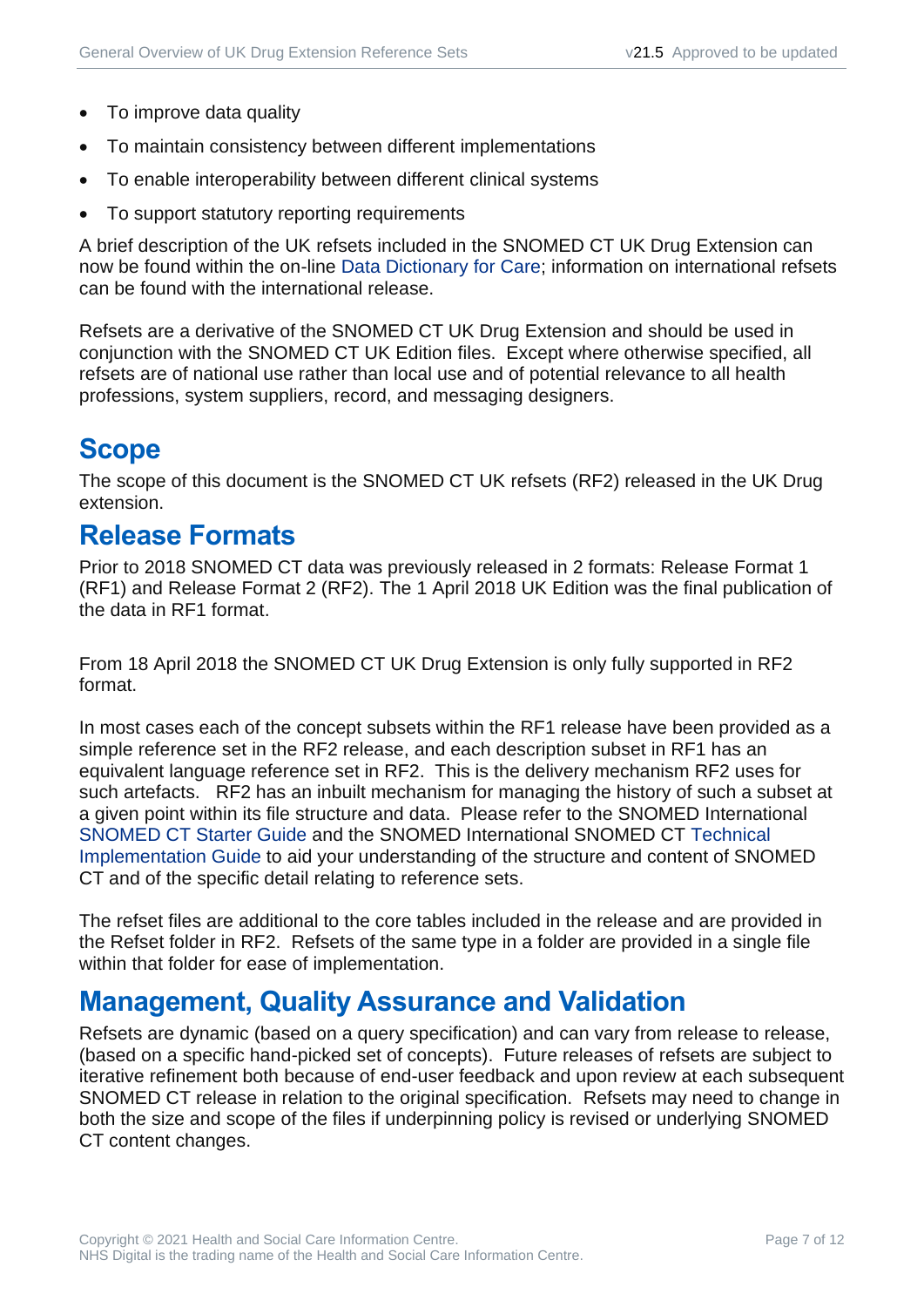Named refset owners are responsible for the quality assurance and maintenance of their refset and for managing changes to the refset which may result from the content changes in the bi-annual release or dm+d data.

Where refsets have no current owner or specific use case defined, they are only maintained using a technical process for SNOMED CT content updates; there is no clinical effort applied over and above re-running the refset specification and reconciling any retirements to their replacements.

Information on individual refsets including ownership, purpose, scope, and status are now made available online at the [Data Dictionary for Care](https://dd4c.digital.nhs.uk/dd4c/) rather than in this document.

### <span id="page-7-0"></span>**General Information in relation to refsets**

#### <span id="page-7-1"></span>**NHS Realm Language Reference set**

Some domains of use require language refsets to identify their preferred descriptions for use with the concepts identified by the refset. Wherever possible, descriptions are harmonised with the NHS Realm Language refset, but where this is not possible a language refset enables the required synonym for a particular domain to be identified. As a general rule the specialist professional bodies for a given domain of use will guide the content of the NHS Realm Language reference set and thus individual language refsets will only be developed where a particular professional body identifies specific descriptions different to those in the NHS Realm Language Reference set.

In an implementation using the RF2 files, the NHS Realm Language reference set should be used to provide the UK Fully Specified Name, Preferred Term and Synonyms.

#### <span id="page-7-2"></span>**Requests for Change**

Unless stated otherwise (for example where requests go through the owner of the refset), requests for changes to SNOMED CT UK Drug Extension refsets will be handled via requests sent to the [Information Standards helpdesk](mailto:information.standards@nhs.net?subject=SNOMED%20CT%20UK%20Drug%20Extension%20Refset%20Request) with the subject line 'SNOMED CT UK Drug Extension Refset Request'.

#### <span id="page-7-3"></span>**Historical refsets**

Over time refsets may be withdrawn or deprecated for a number of reasons. This information will now be provided within the Data Dictionary for Care as part of the information held on the refset. Refsets which are no longer released will be shown with the status of "Deprecated". In RF2 the details will be available in the release of type 'Full' if the refset metadata concept remains active, but all members of the refset will be inactive. When the refset metadata concept is made Inactive the membership of the refset will not be published in any of the data release formats (Delta, Snapshot and Full) leaving no history of the refset membership.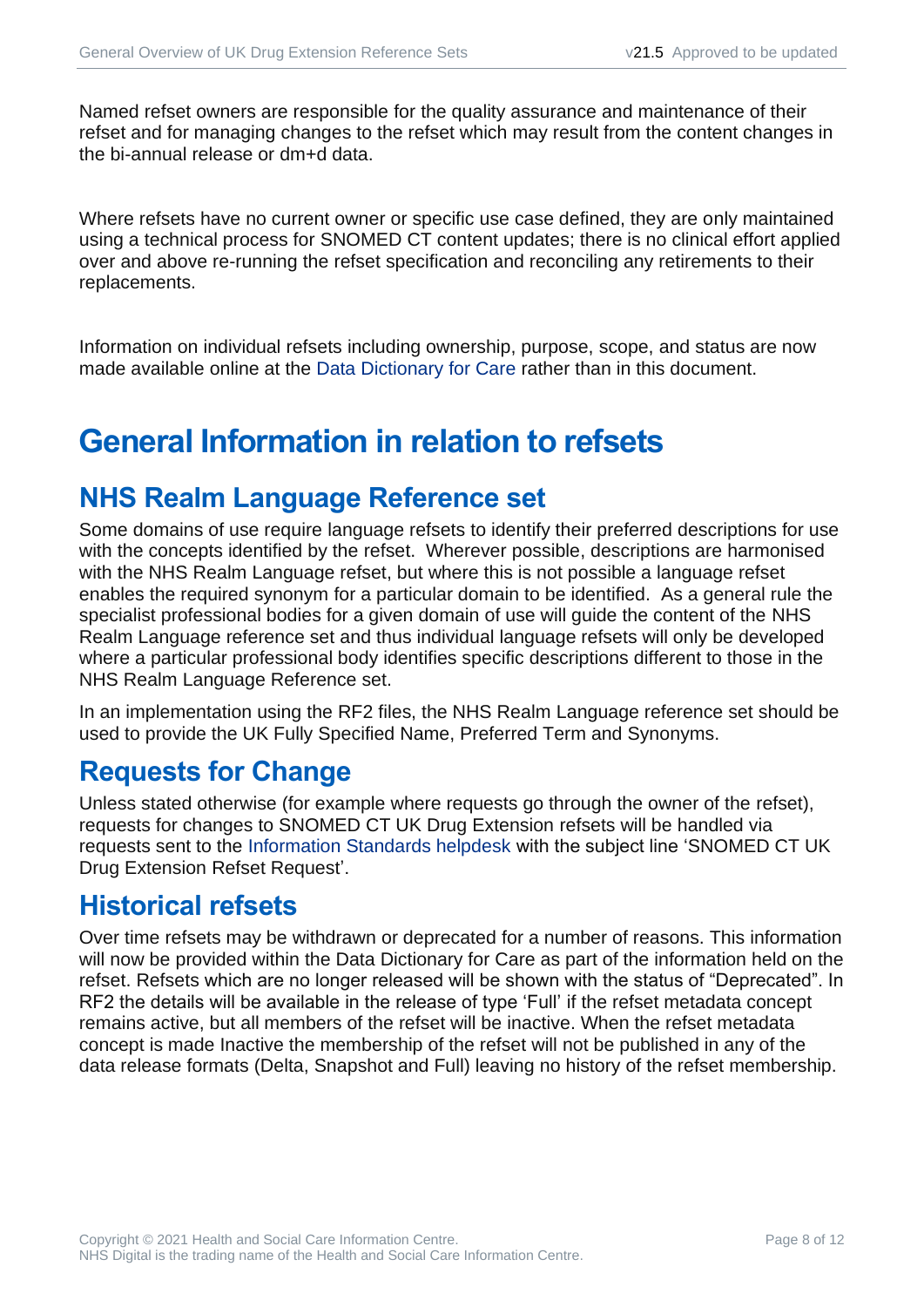### <span id="page-8-0"></span>**List of Refsets included in the SNOMED CT UK Drug Extension Release**

| <b>Refset ID</b>          | <b>Refset Name</b>                                                                     |
|---------------------------|----------------------------------------------------------------------------------------|
| <b>Clinical Messaging</b> |                                                                                        |
| 999000031000001105        | <b>Manufactured Material</b>                                                           |
|                           |                                                                                        |
| <b>DMD</b>                |                                                                                        |
| 999000541000001108        | NHS dm+d AMP                                                                           |
| 999000551000001106        | NHS dm+d AMPP                                                                          |
| 999000651000001105        | NHS dm+d CFC Free                                                                      |
| 999000661000001108        | NHS dm+d European Medicines Agency additional monitoring (Black Triangle)<br>medicines |
| 999000781000001107        | NHS dm+d Dose Form                                                                     |
| 999000611000001106        | NHS dm+d Gluten Free                                                                   |
| 999000791000001109        | NHS dm+d Ingredient                                                                    |
| 999000621000001102        | NHS dm+d Preservative Free                                                             |
| 999000591000001100        | NHS dm+d Parallel Import                                                               |
| 99000601000001109         | NHS dm+d Sugar Free                                                                    |
| 999000991000001107        | NHS dm+d Unit of Measure                                                               |
| 999000561000001109        | NHS dm+d VMP                                                                           |
| 999000571000001104        | NHS dm+d VMPP                                                                          |
| 999000581000001102        | NHS dm+d VTM                                                                           |
| 10991000001109            | NHS dm+d association                                                                   |
|                           |                                                                                        |
| Drug                      |                                                                                        |
| 999000631000001100        | NHS dm+d TF                                                                            |
| 999000641000001107        | NHS dm+d TFG                                                                           |
| 999000771000001105        | NHS dm+d Combination VTM concepts                                                      |
| 999000801000001108        | Allergy Archetypes Drug Groups                                                         |
| 999000901000001102        | Learning Disabilities Observatory laxatives                                            |
| 999000401000000107        | Device type simple                                                                     |
| 30931000001101            | Allergy or adverse effect causative agent                                              |
| 31491000001101            | Radiotherapy units of measure                                                          |
| 51971000001109            | Radiotherapy routes and methods of administration                                      |
| 115231000001104           | Vaccine route of administration                                                        |
|                           |                                                                                        |
| <b>EPrescribing</b>       |                                                                                        |
| 999000061000001102        | ePrescribing breath actuated inhaler marker                                            |
| 999000521000001103        | ePrescribing cements 17                                                                |
| 999000071000001107        | ePrescribing co-name drugs rule 4                                                      |
| 999000081000001109        | ePrescribing creams ointment and gels 6a                                               |
| 999000091000001106        | ePrescribing creams ointment and gels 6b                                               |
| 999001081000001103        | ePrescribing dose forms                                                                |
| 999000101000001100        | ePrescribing dressings 14a                                                             |
| 999000111000001103        | ePrescribing dressings 14b                                                             |
| 999000121000001107        | ePrescribing dry powder inhaler marker                                                 |
| 999000131000001109        | ePrescribing endotracheopulmonary 11b                                                  |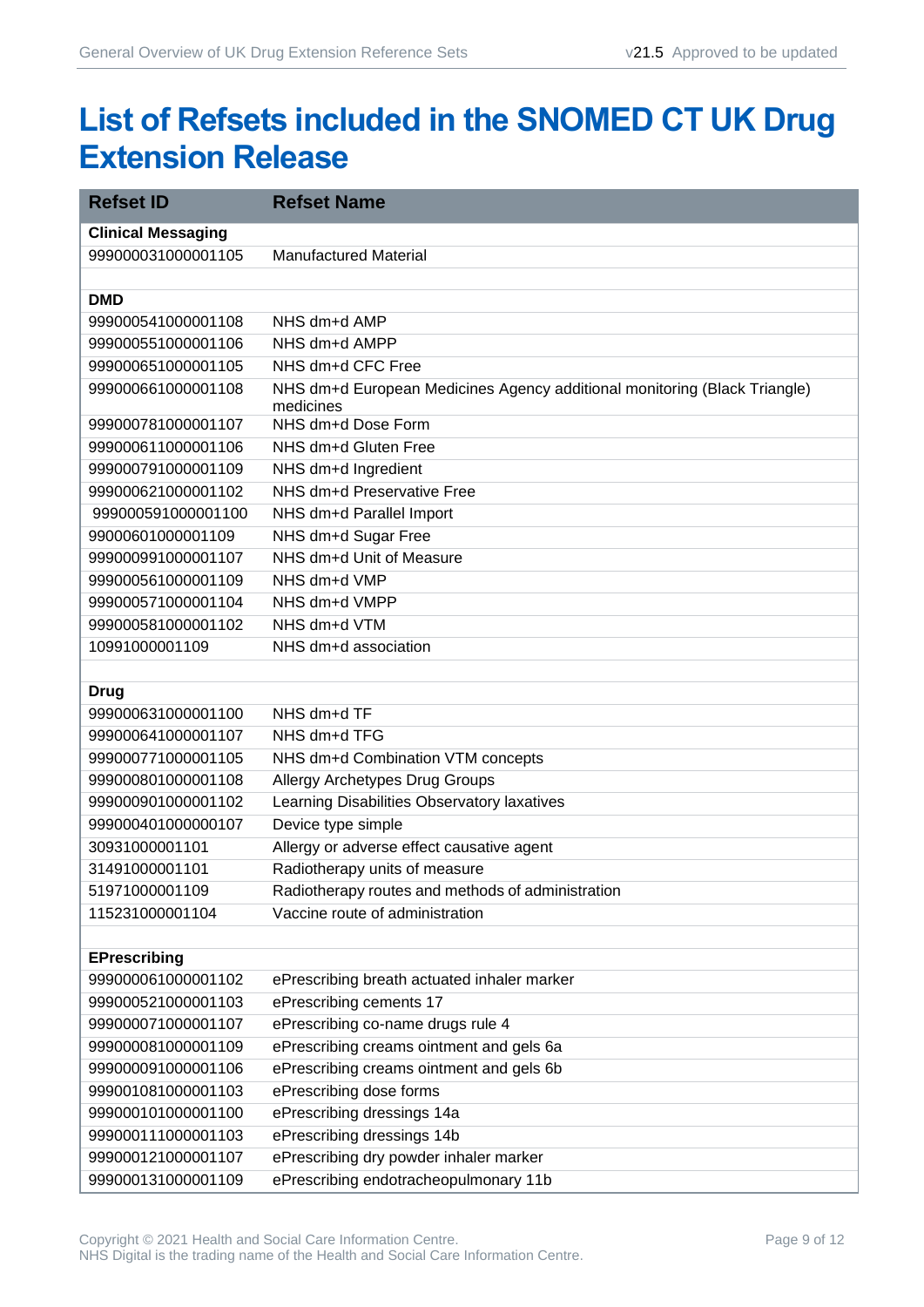| 999000141000001102         | ePrescribing enemas and rectal solutions 7a                                            |
|----------------------------|----------------------------------------------------------------------------------------|
| 999000151000001104         | ePrescribing enemas and rectal solutions 7b                                            |
| 999000161000001101         | ePrescribing enteral feeds 8                                                           |
| 999000171000001106         | ePrescribing eye ear nose liquids and powders 4                                        |
| 999000181000001108         | ePrescribing foams 28                                                                  |
| 999000191000001105         | ePrescribing gases 25a                                                                 |
| 999000201000001107         | ePrescribing gases 25b                                                                 |
| 999000211000001109         | ePrescribing granules and powders 9a                                                   |
| 999000221000001100         | ePrescribing granules and powders 9b                                                   |
| 999000231000001103         | ePrescribing implants and sticks 15                                                    |
| 999000241000001105         | ePrescribing infusions 22a                                                             |
| 999000251000001108         | ePrescribing infusions 22b                                                             |
| 999000261000001106         | ePrescribing inhalers and sprays 3                                                     |
| 999000271000001101         | ePrescribing injections 20                                                             |
| 999000281000001104         | ePrescribing instillations 29a                                                         |
| 999000291000001102         | ePrescribing instillations 29b                                                         |
| 999000301000001103         | ePrescribing insulin 21                                                                |
| 999000311000001101         | ePrescribing IUDs 16                                                                   |
| 999000321000001105         | ePrescribing metered dose inhaler marker                                               |
| 999000501000001105         | ePrescribing modified release 12 hour                                                  |
| 999000511000001107         | ePrescribing modified release 24 hour                                                  |
| 999000331000001107         | ePrescribing multi-ingredient rule 1                                                   |
| 999000341000001100         | ePrescribing nebuliser liquids 13a                                                     |
| 999000351000001102         | ePrescribing nebuliser liquids 13b                                                     |
| 999000361000001104         | ePrescribing never valid as a VMP rule 3                                               |
| 999000371000001109         | ePrescribing not recommended to prescribe as VMP bio-availability rule 5a              |
| 999000381000001106         | ePrescribing not recommended to prescribe as VMP patient training rule 5b              |
| 12472501000001109          | ePrescribing not recommended to prescribe as VMP no published specification rule<br>5c |
| 841000001104               | ePrescribing caution - actual medicinal product level prescribing advised rule 5d      |
| 999000391000001108         | ePrescribing no VTM rule 2                                                             |
| 999000401000001106         | ePrescribing oral liquids 2a1                                                          |
| 999000531000001101         | ePrescribing oral liquids 2a2                                                          |
| 999000411000001108         | ePrescribing oral liquids 2b                                                           |
| 999000421000001104         | ePrescribing oral solids 1                                                             |
| 999000041000001103         | NHS e-Prescribing method subset                                                        |
| 999000051000001100         | NHS e-Prescribing route of administration subset                                       |
| 999000431000001102         | ePrescribing schedule 1 to 3 rule 6                                                    |
| 999000441000001109         | ePrescribing suppositories and pessaries 10                                            |
| 999000451000001107         | ePrescribing topical liquids 5a                                                        |
| 999000461000001105         | ePrescribing topical liquids 5b                                                        |
| 999000471000001100         | ePrescribing topical patches 12a                                                       |
| 999000481000001103         | ePrescribing topical patches 12b                                                       |
| 999000491000001101         | ePrescribing TPN 23                                                                    |
|                            |                                                                                        |
| <b>NHSRealmDescription</b> |                                                                                        |
| 999000691000001104         | NHS realm description subset (pharmacy part)                                           |
| QOFPrescribable            |                                                                                        |
|                            |                                                                                        |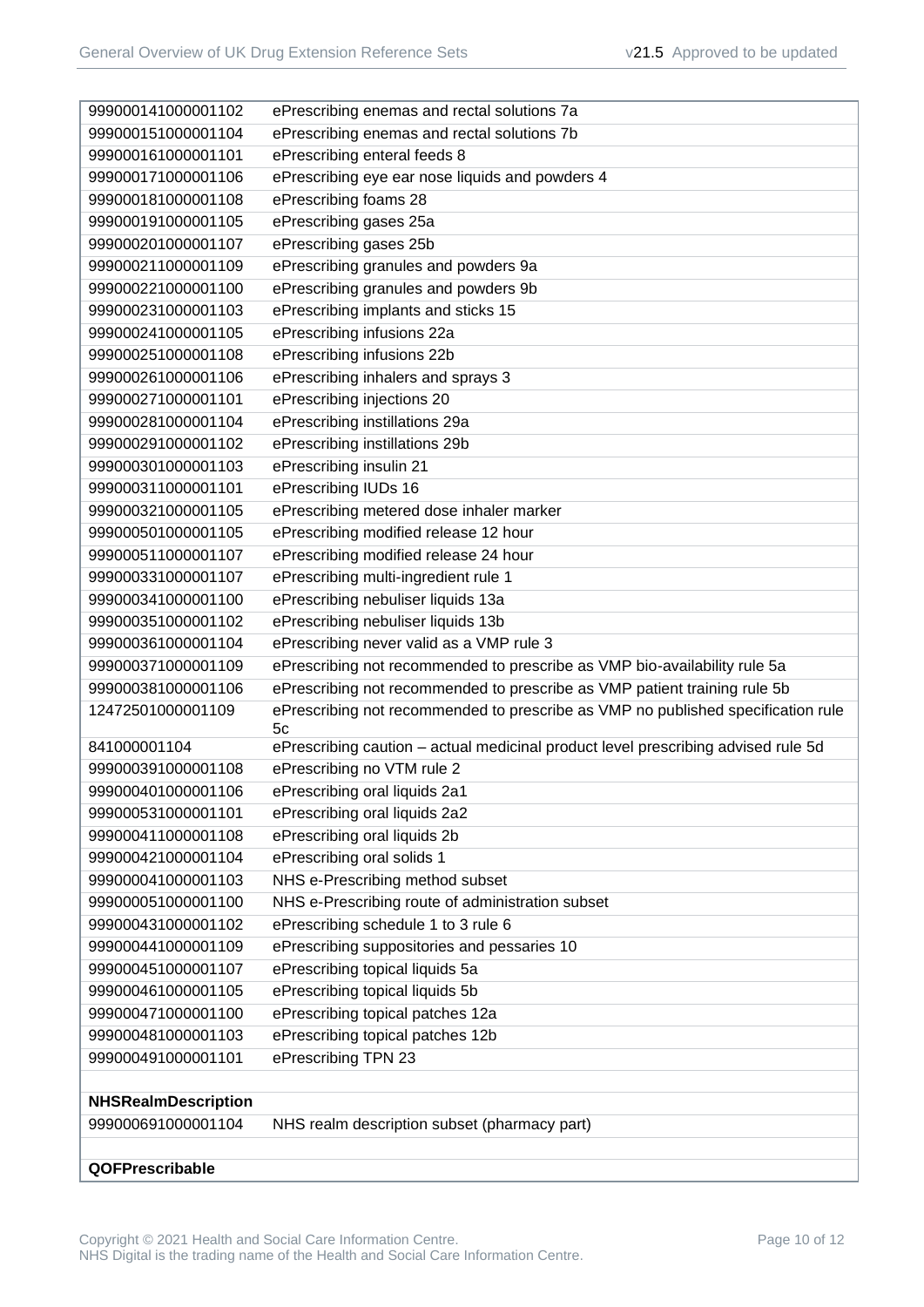| 12464201000001109        | QOF - angiotensin-converting enzyme inhibitors prescribable within general practice                                   |
|--------------------------|-----------------------------------------------------------------------------------------------------------------------|
| 12464301000001100        | QOF - angiotensin II receptor antagonists prescribable within general practice                                        |
| 12465301000001101        | QOF - antiepileptic medication prescribable within general practice                                                   |
| 12465401000001109        | QOF - beta-adrenoceptor blockers excluding those used in heart failure                                                |
|                          | prescribable within general practice                                                                                  |
| 12464101000001102        | QOF - beta-adrenoceptor blockers for use in coronary heart disease prescribable<br>within general practice            |
| 12465501000001108        | QOF - beta-adrenoceptor blockers for use in heart failure prescribable within<br>general practice                     |
| 12465701000001102        | QOF - bone sparing agents prescribable within general practice                                                        |
| 12463601000001108        | QOF - chronic asthma medication prescribable within general practice                                                  |
| 12463801000001107        | QOF - clopidogrel medication prescribable within general practice                                                     |
| 12464401000001108        | QOF - combined hormonal oral contraceptives prescribable within general practice                                      |
| 999000961000001103       | QOF - Drug Tariff appliance intra-uterine contraceptive devices prescribable within<br>general practice               |
| 12464501000001107        | QOF - diaphragm contraceptive devices prescribable within general practice                                            |
| 12463901000001101        | QOF - dipyridamole medication prescribable within general practice                                                    |
| 999001001000001106       | QOF - duloxetine medication prescribable within general practice                                                      |
| 12464701000001101        | QOF - emergency hormonal contraceptives prescribable within general practice                                          |
| 999001051000001107       | QOF - enemas for treatment or prevention of constipation prescribable within<br>general practice                      |
| 12465201000001105        | QOF - influenza vaccines prescribable within general practice                                                         |
| 12465601000001107        | QOF - lithium medication prescribable within general practice                                                         |
| 999001021000001104       | QOF - nefopam medication prescribable within general practice                                                         |
| 12465801000001106        | QOF - smoking pharmacotherapy                                                                                         |
| 12463501000001109        | QOF - oral anticoagulant medication prescribable within general practice                                              |
| 999001061000001105       | QOF - prescription only medicines for treatment or prevention of constipation<br>prescribable within general practice |
| 12464801000001105        | QOF - progestogen only implant contraceptives prescribable within general practice                                    |
| 12464901000001104        | QOF - progestogen only intrauterine contraceptive systems prescribable within<br>general practice                     |
| 12465001000001104        | QOF - progestogen only oral contraceptives prescribable within general practice                                       |
| 12464601000001106        | QOF - progestogen only parenteral contraceptives prescribable within general<br>practice                              |
| 12463701000001103        | QOF - salicylate antiplatelet medication prescribable within general practice                                         |
| 12464001000001103        | QOF - statins prescribable within general practice                                                                    |
| 999001031000001102       | QOF - strong opioids for use in pain management prescribable within general<br>practice                               |
| 12465101000001103        | QOF - transdermal contraceptives prescribable within general practice                                                 |
| 999001011000001108       | QOF - tricyclic antidepressants for use in pain management prescribable within<br>general practice                    |
| 999001041000001109       | QOF - weaker opioids for use in pain management prescribable within general<br>practice                               |
| 999000971000001108       | Indicators no longer in Quality and Outcomes Framework general practice<br>extraction - direct renin inhibitors       |
| 999000981000001105       | Indicators no longer in Quality and Outcomes Framework general practice<br>extraction - hypothyroidism medication     |
|                          |                                                                                                                       |
| <b>Enhanced Services</b> |                                                                                                                       |
| 999000951000001101       | Enhanced Services Antipsychotic drugs                                                                                 |
| 999001101000001107       | Enhanced Services Haemophilus type b (Hib) Meningitis C vaccines                                                      |
| 999000811000001105       | Enhanced Services Meningococcal ACWY vaccines                                                                         |
| 999000831000001104       | Enhanced Services Meningococcal B vaccines                                                                            |
| 999000841000001106       | <b>Enhanced Services Pneumococcal vaccines</b>                                                                        |